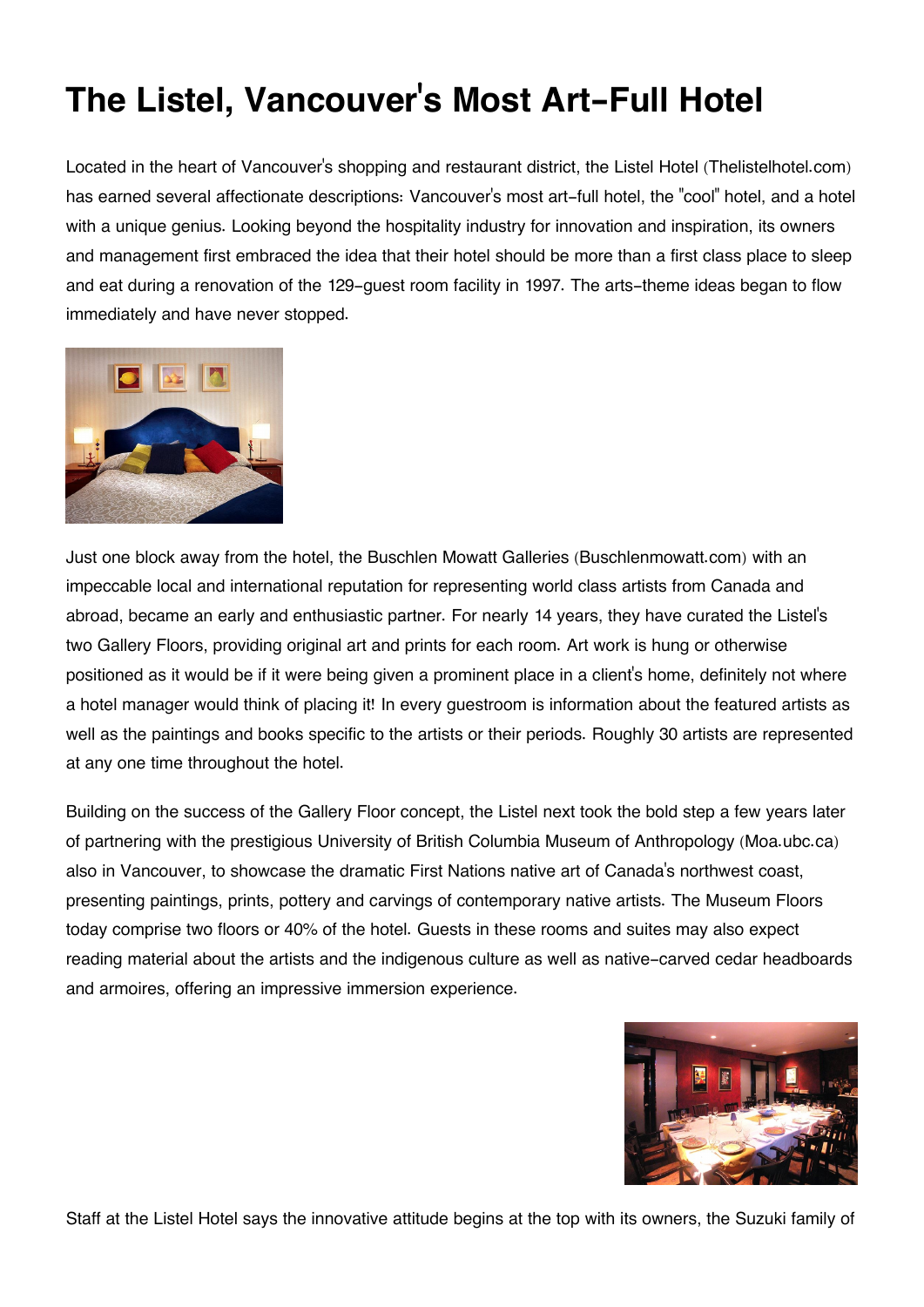Japan, always encouraging creativity with all its properties. Independent ownership has undoubtedly been a factor in giving the Canadian management team freedom to take bold steps which a chain property would find hard to do.

One of the major motivators in the Listel's artistic development is Lise Magee, the hotel's long-time public relations director. "We wanted to work with our neighbors," says Magee, "and that's what we've done. Initially we thought we would sell the art, but realized it was too difficult to replace the art overnight! Now we just refer our guests to the Gallery or to the Museum."



General Manager, Jim Mockford, associated with the hotel since 1989, underscores the same pioneering sensibility. "We think that a hotel is only as interesting as the partnerships it forms. Our owners have always encouraged us to be as independent as they are," he emphasizes, "to respect traditional hotel management methods while experimenting with new ideas." Certainly qualifying as an innovative idea, the present art collection is valued at over \$2 million dollars through partnerships with the UBC Museum of Anthropology and Buschlen Mowatt Galleries.

With visual senses so delightfully satisfied, it is not much of a stretch to step into the hotel's O'Doul's Restaurant & Bar (Odoulsrestaurant.com) where Vancouver's finest jazz music artists entertain seven nights a week. Expect the finest west coast signature fare, an award-winning wine list and the best live jazz west of the Rocky Mountains, consistently delivered for the past ten years.

## **By Alison Gardner**

Editor/journalist, Alison Gardner, is a global expert on nature-based vacations and cultural/educational travel. Her **Travel with a Challenge** web magazine, is a recognized source of new and established operators, accommodations and richly-illustrated feature articles covering all types of senior-friendly alternative travel.

[http://www.travelwithachallenge.com](http://www.travelwithachallenge.com/)

Date: 2011-02-28

Article link:

[http://www.tourism-review.com/travel-tourism-magazine-the-listel-the-innovative-art-full-hotel-of-van](http://www.tourism-review.com/travel-tourism-magazine-the-listel-the-innovative-art-full-hotel-of-vancouver-article1444)